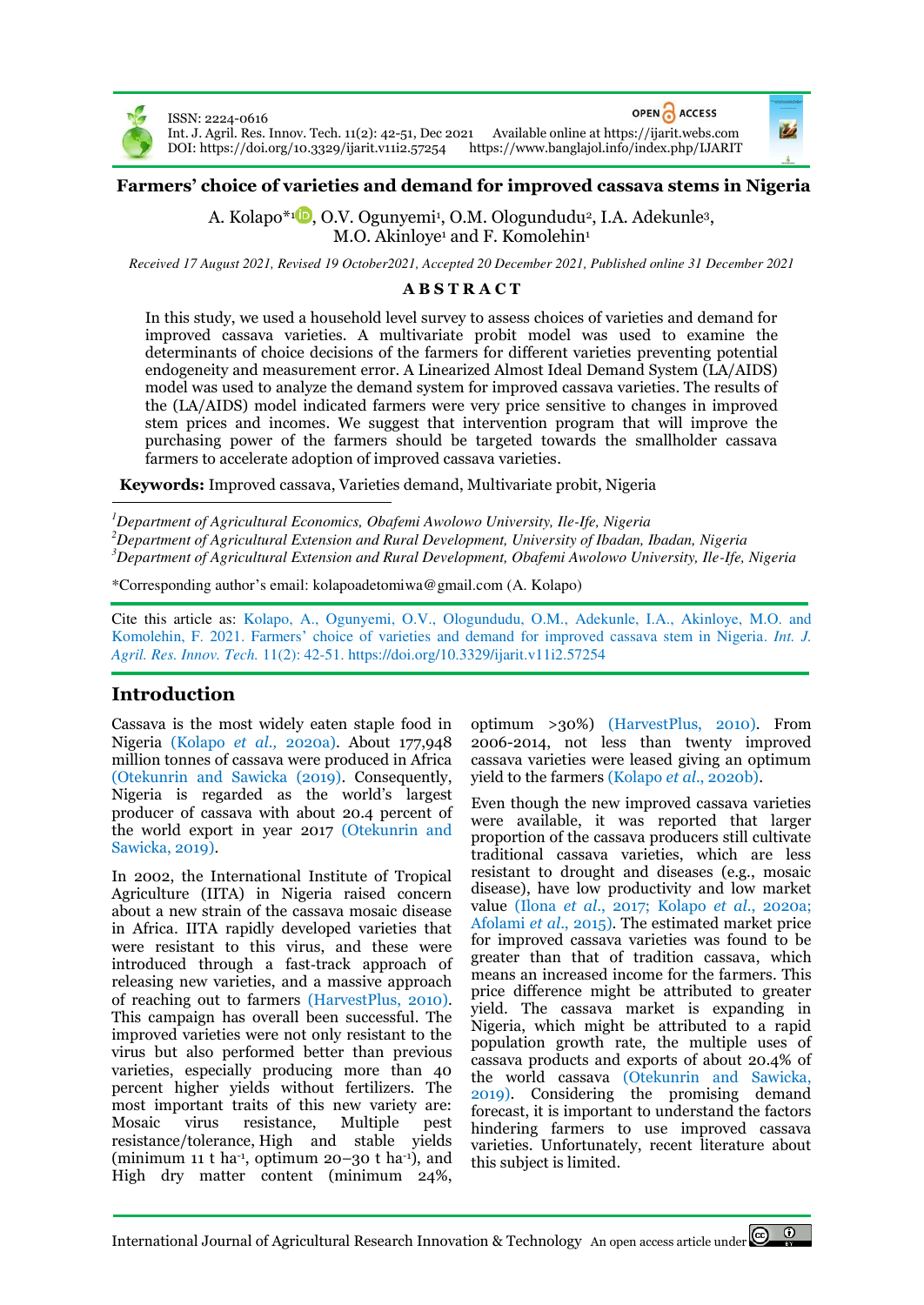According to Serapius *et al.* (2019), research carried out on factors hindering the adoption of new technology in developing countries can be grouped into three broad categories. These categories are: (i) factors related to the characteristics of farmers, (ii) factors related to the characteristics and relative performance of the technology, and (iii) communication of the new technologies. Individual adoption decisions depend on the choices of others in the same social groups. Since farmers anticipate that they will share information with others, they are expected to be more likely to adopt when they know many other adopters (Serapius *et al.,* 2019).

Despite the significance of improved cassava varieties in the livelihood of many farmers as one of cash and income generating crop in Nigeria, it is only recently that several studies have been done on its adoption. Moreover, recent studies have been made on the determinants of improved cassava adoption both in Nigeria and other countries (Afolami *et al*., 2015; Kolapo *et al*., 2020b; Olamide *et al.*, 2019; Ayinde *et al.,* 2017; Abdoulaye *et al.,* 2015; Ayinde and Adewumi, 2016; Etuk and Umoh, 2014).

However, there is no research that shows the nature of demand for improved cassava or choice of improved cassava varieties, which is very to increase production productivity in Nigeria. Thus, knowing farmers' responsiveness to market outcomes may assist in providing policy recommendations pertaining to stem supply based on farmers' stem expenditure patterns. Hence, this study attempted to fill in the gaps by identifying factors that determine the choice among improved cassava varieties, and analyzing the responsiveness of improved cassava stem demand to changes in price and income elasticity in Nigeria.

The study first analyzed the key factors influencing the adoption of improved cassava varieties. Secondly, it analyzed the demand for improved and recently released cassava varieties among farmers. Thirdly, it estimates the Marshallian and Hicksian own-price elasticity and expenditure elasticity for the improved cassava varieties.

# **Material and Methods**

#### *Data source, Data description and Econometric techniques*

The data for this study were collected from randomly selected sample of the respondents using face-to-face interview or from published and unpublished sources. This study uses a household survey cross sectional data collected by the researcher and well-trained data enumerators in 2020. A multi-stage sampling procedure was used to select sampled areas from

each Local Government Areas and households from each selected sampled areas. Following the NBS recommendation for a nationally representative data collection (NBSN, 2010), 10% of the LGAs in each of the selected States and 5% of the total sampled areas per LGA were randomly selected. Finally, from the households in each of the selected sampled areas, eight farming households were randomly selected which resulted in a sample size of 735 households. The data were collected using wellstructured questionnaire, which was pre-tested before final enumeration. The survey questionnaire was designed to gather detailed information on socio-economic characteristics of households, input use and allocation, awareness of the improved cassava varieties, yield of improved cassava and adoption of improved cassava varieties. In addition, extensive villagelevel data were collected on the incidence of shocks, prices of key inputs, among others. The data for this study were collected electronically using the "ODK Collect" App. Secondary data on the variety names, traits, expected yields, and time of release of the improved cassava varieties was also collected.

## *Econometric model specification*

We employed multivariate probit model to identify factors affecting choices of improved varieties. Seemingly, Unrelated Regression model was also employed to analyze Almost Ideal Stem Demand System for improved cassava stems.

#### *Determinants of adoption and interaction: Multivariate probit model*

Following Mesfin and Zemedu (2018), to identify the factors that influence the decision to adopt improved cassava varieties and to correct for selection bias resulting from zero expenditure, a selection model was required. The probit model was used because its likelihood function is well behaved as it gives consistent Maximum Likelihood Estimate (MLE) coefficients (ȕ) and standard error of the estimate(s) (Maddala, 1992; Mesfin and Zemedu (2018). The demand model requires data for all varieties and estimates adoption equations for those varieties using probit equation separately. However, the data for different varieties were collected from individual farmer at a given point in time. This may bring endogeneity within the data set, and decision on a particular variety choice may affect the probability of selecting another variety, which could be avoided by employing multivariate probit model. Following Cappellari and Jenkins  $(2003)$ , Mesfin and Zemedu (2018), the multivariate probit model was structured as follows:

 $\gamma$ *im*<sup>\*</sup> =  $\beta$ *m*<sup> $\gamma$ </sup> *Xim* +  $\varepsilon$ *im* (m=1, ………, M) ………(3)  $\gamma$ *im*<sup>\*</sup> = 1 if  $\gamma$ *im*<sup>\*</sup> > 0 and 0 otherwise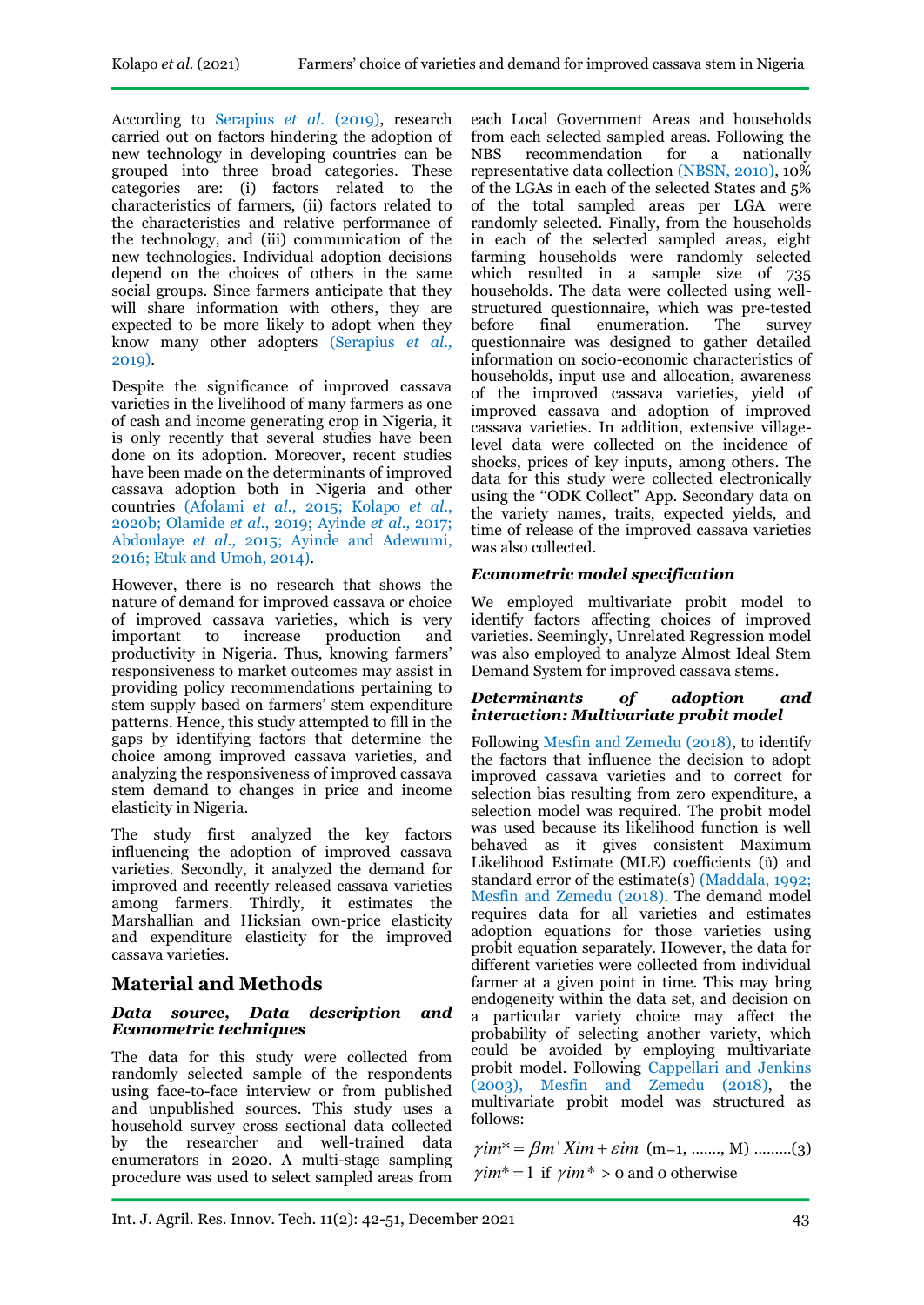Where,  $\epsilon$ *im* is error terms distributed as multivariate normal, each with a mean of zero, and variance-covariance matrix V, where V has value of 1 on the leading diagonal and correlations as off diagonal elements. The  $\gamma$ *im* might represent outcomes for M different choices at the same point in time, for example, whether a farmer cultivates M varieties of crops. The *Xim* is a vector of explanatory variables and are unknown parameters to be estimated. The probability function of the probit model is usually the standard normal density, which provides predicted values within the range of 0–1.

The multivariate probit model was estimated by simulated maximum likelihood. The loglikelihood function for a sample of independent observations was given by an optional weight for the observations with multivariate normal distribution. The Inverse Mills Ratio (IMR) was computed.

Most demand models start with specification of an arbitrary direct or indirect utility function or cost functions (Mesfin and Zemedu, 2018). However, the AIDS starts from a specific class of preferences, which permit exact aggregation over

consumers and are represented via the cost or expenditure function. This function defines the minimum expenditure necessary to attain a specific utility level at given prices (Mesfin and Zemedu, 2018). Denoting the expenditure function as for utility u and price vector p, our PIGLOG class can be defined as:

$$
lnc(\mu, p) = \mu ln \beta(p) + (1 - \mu) ln \alpha(p) \dots (4)
$$

*Where*  $a_i(p) = (a_i \ln \beta - \beta \ln a_i) / (\ln \beta - \ln a)$  and *βi(p) = β<sup>i</sup> / (ln β – lnα) for α<sup>i</sup> = lnα / lnpi and*   $\beta_i = \partial \ln \beta_i / \partial \ln p_i$ .

To ensure flexibility in the functional form, we ensured that the functional form has enough parameters so that at any single point, its derivatives can be set equal to its arbitrary cost functional form (Mesfin and Zemedu, 2018).

The improved cassava stem demand system estimated in this study involved ten stems with their respective prices and expenditures. The system estimated involved ten equations since the improved cassava stem varieties could grow in the region in Nigeria, all the aforementioned varieties should be considered to avoid bias.

| $X_i = \alpha_0 + \beta_{ii}$ lnPTME-419 + $\beta_{i2}$ lnpNR93/0199 + $\beta_{i3}$ lnpNR01/0004 + $\beta_{i4}$ lnpTMS1961089A + $\beta_{i5}$ lnpCR-                                               |
|----------------------------------------------------------------------------------------------------------------------------------------------------------------------------------------------------|
| 41-10 + $\beta_{\text{io}}$ lnpNR03/0211 + $\beta_{\text{i}}$ lnpCR36-5 + $\beta_{\text{is}}$ lnpNR07/0220 + $\beta_{\text{i}}$ lnpTMS1070593<br>$+$                                               |
| (5)                                                                                                                                                                                                |
| $W_{NR93/0199} = \alpha_0 + \beta_{11} \ln P$ TME-419 + $\beta_{12} \ln pNR93/0199 + \beta_{13} \ln pNR01/0004 + \beta_{14} \ln pTNS1961089A +$                                                    |
| $\beta_{\text{is}}$ lnpCR-41-10 + $\beta_{\text{is}}$ lnpNR03/0211 + $\beta_{\text{is}}$ lnpCR36-5 + $\beta_{\text{is}}$ lnpNR07/0220 + $\beta_{\text{is}}$ lnpTMS1070593 +                        |
|                                                                                                                                                                                                    |
| $W_{\text{NRO1}/0004} = \alpha_0 + \beta_{11} \ln P$ TME-419 + $\beta_{12} \ln p$ NR93/0199 + $\beta_{13} \ln p$ NR01/0004 + $\beta_{14} \ln p$ TMS1961089A +                                      |
| $\beta_{\rm ij}$ lnpCR-41-10 + $\beta_{\rm i6}$ lnpNR03/0211 + $\beta_{\rm i7}$ lnpCR36-5 + $\beta_{\rm i8}$ lnpNR07/0220 + $\beta_{\rm i9}$ lnpTMS1070593 +                                       |
|                                                                                                                                                                                                    |
| $W_{\text{TMSi961089A}} = \alpha_0 + \beta_{11} \ln P \text{ TME-419} + \beta_{12} \ln p \text{NR93}/0199 + \beta_{13} \ln p \text{NR01}/0004 + \beta_{14} \ln p \text{TNS1961089A} +$             |
| $\beta_{\text{is}}$ lnpCR-41-10 + $\beta_{\text{is}}$ lnpNR03/0211 + $\beta_{\text{is}}$ lnpCR36-5 + $\beta_{\text{is}}$ lnpNR07/0220 + $\beta_{\text{is}}$ lnpTMS1070593 +                        |
|                                                                                                                                                                                                    |
| $W_{CR-41-10} = \alpha_0 + \beta_{11} \ln P$ TME-419 + $\beta_{12} \ln p$ NR93/0199 + $\beta_{13} \ln p$ NR01/0004 + $\beta_{14} \ln p$ TMS1961089A +                                              |
| $\beta_{\text{is}}$ lnpCR-41-10 + $\beta_{\text{is}}$ lnpNR03/0211 + $\beta_{\text{is}}$ lnpCR36-5 + $\beta_{\text{is}}$ lnpNR07/0220 + $\beta_{\text{is}}$ lnpTMS1070593 +                        |
|                                                                                                                                                                                                    |
| $W_{NRo3/O211} = \alpha_0 + \beta_{11} \ln P$ TME-419 + $\beta_{12} \ln pNR93/O199 + \beta_{13} \ln pNR01/O004 + \beta_{14} \ln pTMS1961089A +$                                                    |
| $\beta_{\text{is}}$ lnpCR-41-10 + $\beta_{\text{is}}$ lnpNR03/0211 + $\beta_{\text{is}}$ lnpCR36-5 + $\beta_{\text{is}}$ lnpNR07/0220 + $\beta_{\text{is}}$ lnpTMS1070593 +                        |
|                                                                                                                                                                                                    |
| $W_{CR36-5} = \alpha_0 + \beta_{\text{il}} \ln P$ TME-419 + $\beta_{\text{il}} \ln \text{NR}$ 93/0199 + $\beta_{\text{il}} \ln \text{NR}$ 01/0004 + $\beta_{\text{il}} \ln \text{p}$ TMS1961089A + |
| $\beta_{\rm ij}$ lnpCR-41-10 + $\beta_{\rm i6}$ lnpNR03/0211 + $\beta_{\rm i7}$ lnpCR36-5 + $\beta_{\rm i8}$ lnpNR07/0220 + $\beta_{\rm i9}$ lnpTMS1070593 +                                       |
|                                                                                                                                                                                                    |
| $W_{\text{NRo7}/0220} = \alpha_0 + \beta_{11} \ln P$ TME-419 + $\beta_{12} \ln p$ NR93/0199 + $\beta_{13} \ln p$ NR01/0004 + $\beta_{14} \ln p$ TMS1961089A +                                      |
| $\beta_{\text{is}}$ lnpCR-41-10 + $\beta_{\text{is}}$ lnpNR03/0211 + $\beta_{\text{is}}$ lnpCR36-5 + $\beta_{\text{is}}$ lnpNR07/0220 + $\beta_{\text{is}}$ lnpTMS1070593 +                        |
|                                                                                                                                                                                                    |
| $W_{\text{TMS1070593}} = \alpha_0 + \beta_{11} \ln \text{PTME} - 419 + \beta_{12} \ln \text{pNR93}/0199 + \beta_{13} \ln \text{pNR01}/0004 + \beta_{14} \ln \text{pTNS1961089A} +$                 |
| $\beta_{i5}$ lnpCR-41-10 + $\beta_{i6}$ lnpNR03/0211 + $\beta_{i7}$ lnpCR36-5 + $\beta_{i8}$ lnpNR07/0220 + $\beta_{i9}$ lnpTMS1070593 +                                                           |
|                                                                                                                                                                                                    |
| $W_{\text{TMS105539}} = \alpha_0 + \beta_{11} \ln P \text{ TME-419} + \beta_{12} \ln p \text{NR93}/0199 + \beta_{13} \ln p \text{NR01}/0004 + \beta_{14} \ln p \text{ TMS1961089A} +$              |
| $\beta_{\rm ij}$ lnpCR-41-10 + $\beta_{\rm i6}$ lnpNR03/0211 + $\beta_{\rm i7}$ lnpCR36-5 + $\beta_{\rm i8}$ lnpNR07/0220 + $\beta_{\rm i9}$ lnpTMS1070593 +                                       |
|                                                                                                                                                                                                    |
| the contract of the contract of the contract of the contract of the contract of the contract of the contract of<br>$-1$                                                                            |

Where  $(\alpha_0 + \beta_{ii})$  and  $\delta_i$  are parameters to be estimated and are unknown;  $\mu_i$  represents the error term of ith equation. We used Zellner's

seemingly unrelated regression to estimate the systems of the equation.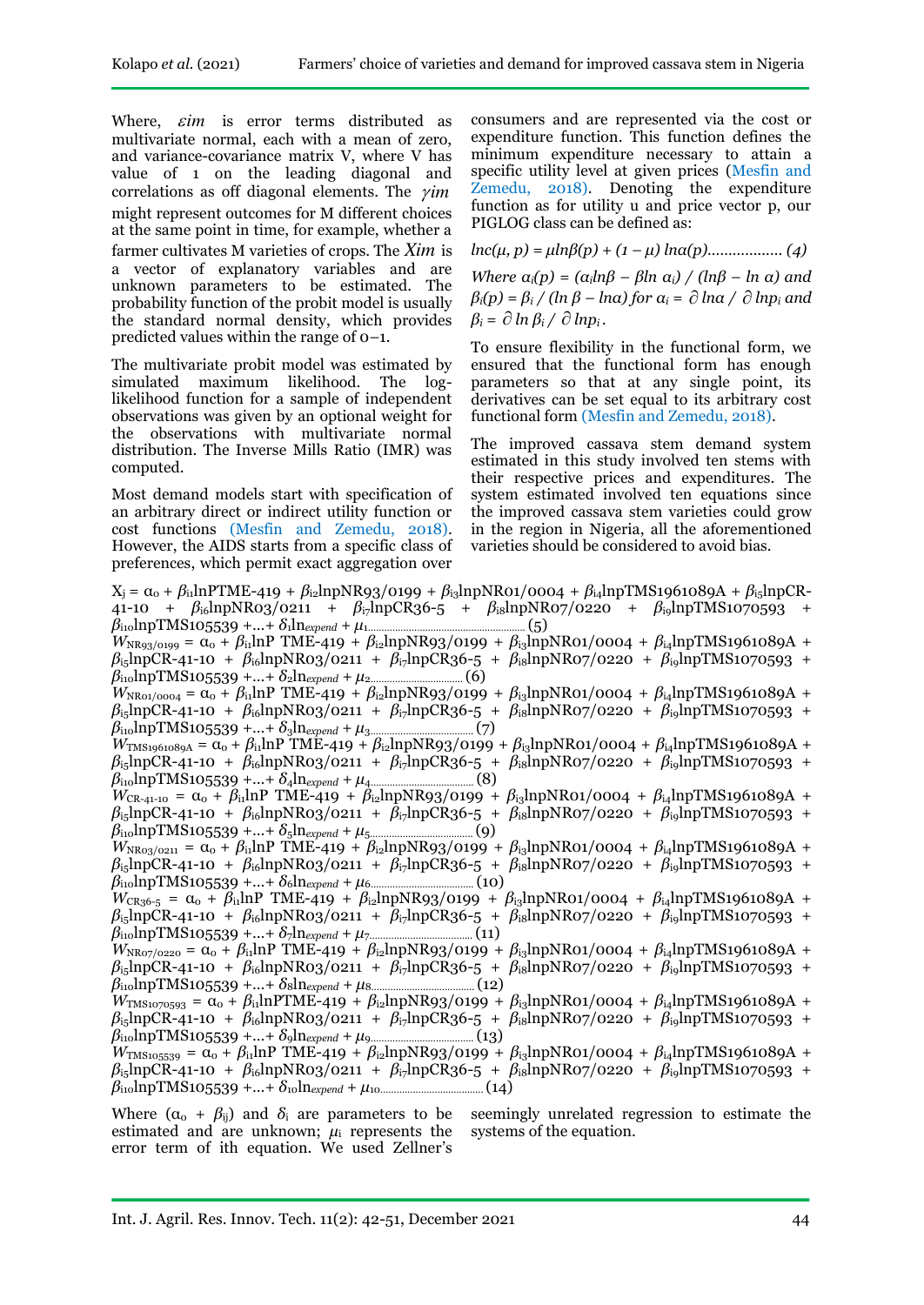| Variables                        | Definition           | Unit     | Expected sign  |
|----------------------------------|----------------------|----------|----------------|
| $W$ TME-419                      | Share of TME-419     | %        | $\overline{+}$ |
| $W_{\rm NR93/0199}$              | Share of NR93/0199   | %        | $+$            |
| $W_\mathrm{NRO1/0004}$           | Share of NR01/0004   | %        | $+$            |
| $W_{\mathrm{TMS1961089A}}$       | Share of TMS1961089A | %        | $+$            |
| $W_{\rm CR\text{-}41\text{-}10}$ | Share of CR41.10     | %        | $\ddot{}$      |
| $W_{\rm NRo3/o211}$              | Share of NR03/0211   | %        | $\ddot{}$      |
| $W_{CR36-5}$                     | Share of CR36-5      | %        | $+$            |
| $W_{\rm NR07/0220}$              | Share of NRo7/0220   | %        | $\ddot{}$      |
| $W_{\mathrm{TMS}$ 1070593        | Share of TMS1070593  | %        | $\ddot{}$      |
| $W_{\rm TMS105539}$              | Share of TMS105539   | %        | $\ddot{}$      |
| $P$ TME-419                      | Price of TME-419     | Naira/kg | $+/-$          |
| $P_{\rm NR93/0199}$              | Price of NR93/0199   | Naira/kg | $+/-$          |
| $P_{\rm NR01/0004}$              | Price of NR01/0004   | Naira/kg | $+/-$          |
| $P_{\rm TMS1961089A}$            | Price of TMS1961089A | Naira/kg | $+/-$          |
| $P_{CR-41-10}$                   | Price of CR-41-10    | Naira/kg | $+/-$          |
| $P_{\rm NRo3/O211}$              | Price of NR03/0211   | Naira/kg | $+/-$          |
| $P_{CR36-5}$                     | Price of CR36-5      | Naira/kg | $+/-$          |
| $P_{\rm NR07/0220}$              | Price of NR07/0220   | Naira/kg | $+/-$          |
| $P_{\rm TMS1O7O593}$             | Price of TMS1070593  | Naira/kg | $+/-$          |
| $P_{\text{TMS105539}}$           | Price of TMS1961932  | Naira/kg | $+/-$          |
| Income                           | Income               | Naira    | $+/-$          |

Table 1. Variables used in the almost ideal demand system.

# **Results and Discussion**

## *Determinants of the Farmers Choices of Improved Cassava Varieties:*

## *Multivariate probit model*

We used the multivariate probit model to identify the factors that influence the farmers' choices of improved cassava varieties cultivation including the interdependence of their choice decisions of the improved cassava varieties. We presented the results on Table 2. For the purpose of our study and to reduce ambiguity, we reported the ten most popular varieties among the farmers.

Our results indicate that age significantly affect farmers choice of TME-419 varieties. The coefficient revealed that age positively and significantly influenced the decision of the farmers to adopt TME-419 varieties. Thus, age increases the likelihood of adopting TME-419. This is consistent with Afolami *et al.* (2015) and Kolapo *et al.* (2020a). Education was found to positively and significantly affect farmers' decision to participate in TME-419. This indicates that the likelihood of adopting TME-419 varieties is increased by the educational status of the farmers. This is consistent with Kolapo *et al*. (2020b). Marital status was found to positively and significantly influence the decision of the farmers to adopt CR-41-10 and NR07/0220 varieties. This indicates that the marital status of the farmers increases the likelihood of adopting CR-41-10 and NR07/0220 varieties. Thus, these

two varieties might be common among the married farmers.

We found that membership in farmers group positively and significantly influence farmer's choices of CR-41-10 and CR36-5 varieties. This indicate that membership in association increases the likelihood of adopting CR-41-10 and CR36-5 varieties. This might be due to the fact that these varieties were profoundly disseminated through the farmers group, hence influence farmers choices of these varieties. Household size was found to negatively and significantly influence farmers' choice of adopting CR-41-10. This implies that household size decreases the likelihood of adopting CR-41-10 varieties.

Risk aversion by the farmers positively and significantly affect farmers' choices of CR36-5 and TMS105539 varieties. Thus, farmers' decision/aversiveness to try new agricultural technology increases the likelihood of adopting CR36-5 and TMS105539 varieties. This corroborates the findings of Abdoulaye *et al*. (2015), Kolapo *et al*. (2020b), Kolapo and Kolapo (2021).

The expected multivariate interdependence of adoption of different varieties (TME-419, NR93/0199, NR01/0004, TMS196/089A, CR-41- 10, NR03/0211, CR36-5, NR07/0220, TMS1070593 and TMS105539) was accounted for employing the multivariate probit simulation of the ten cultivars. The null that the correlations are jointly zero and the ten adoption decisions are independent was rejected at the 1%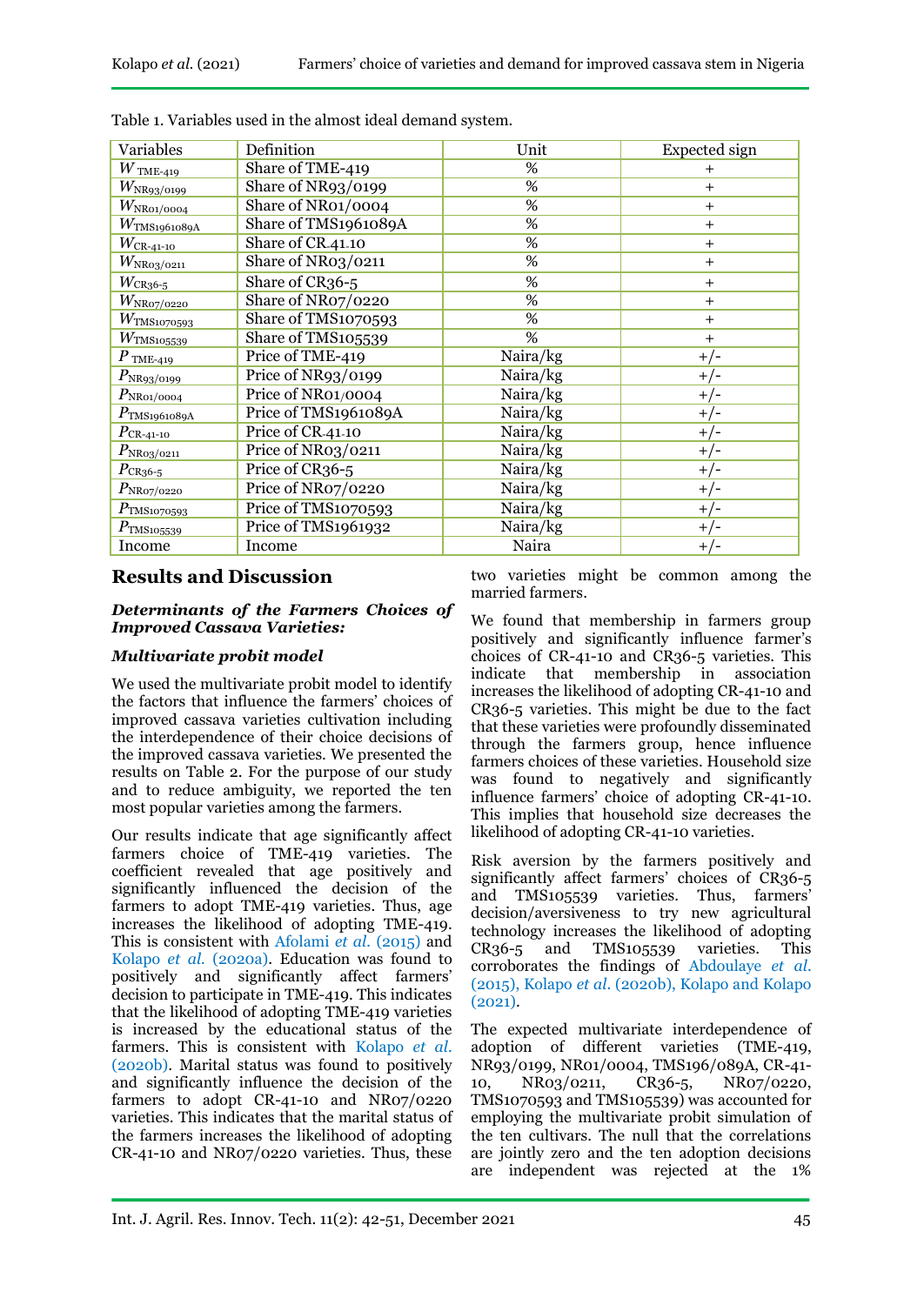significance level. The SML estimation results suggested that there was significantly positive interdependence between households' decisions to adopt (choose) between TME-419 and NR93/0199 varieties, NR01/0004 and TMS196/089A varieties, CR36-5 and NR07/0220 varieties, while significantly negative interdependence for adoption of CR-41-10 and NR03/0211 varieties.

Our results imply that TME-419 enhanced the adoption of NR93/0199 (rho21), since the farmers' decision to adopt NR93/0199 was influenced by long time cultivation of TME-419. Thus, TME-419 farming experience built the farmers confidence to adopt NR93/0199 variety. We have earlier discussed the coefficients that influence the choice of varieties adoption by the farmers.

The interaction between farmers' decision choice of NR01/0004 and TMS196/089A varieties (rho31) and CR36-5 and NR07/0220 varieties (rho42) was positive and significant. This indicated that adoption of one variety contributes to adoption of the other variety. It further implied that the farmers' decision to adopt NR01/0004 does not affect the decision to adopt TMS196/089A Vis-à-vis, adoption of CR36-5 does not alter the adoption of NR07/0220.

However, the interaction of CR-41-10 and NR03/0211 (rho32) was found to be negative and significant. This shows that adoption of CR-41-10 altered the adoption of NR03/0211. The reason may be that the two improved varieties compete for the same resources of the individual households while farmers usually avert risk and cultivate both varieties. In order to solve this confusion, Mesfin and Zemedu (2018) who found similar results proposed that farmers may be required to participate in varietal selection and research activities so as to further widen their knowledge of the varieties. Furthermore, farmers' engagement in technology generation, popularization and dissemination activities will help to articulate the farmers demand to individual cultivars, and thus in turn helps to appropriate seed delivery system and minimize wastage of resources in producing and delivering a particular variety to the households Mesfin and Zemedu (2018).

In addition, the joint probability (Table 2) revealed that, if farmers were able to adopt all the ten improved cassava varieties, their joint likelihood of adopting these varieties would be only 1%. However, it was unlikely for farmers to

adopt all the ten improved cassava varieties simultaneously. This was justified either by the fact that simultaneous adoption of all the varieties was unaffordable for the smallholders, or that all the ten varieties were not simultaneously accessible in the farmers localities. This finding is consistent with Goshu *et al*. (2013) and Mesfin and Zemedu (2018).

Moreover, the joint probability of not adopting all the improved cassava varieties of the farmers was also 1%, implying that the farmers adopted at least one improved cassava variety. Evident from our result, we suggested that improved cassava varieties adoption would be accelerated by the need to launch a progressively developing package and scheme of cassava technology generation, and points to the importance of mobilizing additional resources to augment farmers' efforts at popularization and promotion of improved cassava varieties.

## *Demand for improved cassava stems*

From our result presented on Table 3, the TME-419 equation shows that own price, price of NR01/0004, price of CR36-5, price of TMS1070593 were highly significant. For NR93/0199, own price, price of TME-419 and price of NR01/0004 were highly significant. For NR01/0004, own price, price of NR93/0199, price of TME-419, price of CR36-5 and price of TMS1070593 were highly significant. For TMS1961089A, own price, price of NR93/0199, price of TME-419, price of CR36-5, price of NR01/0004 and price of TMS1070593 were highly significant. For CR-41-10, own price, price of NR93/0199, price of TME-419, price of CR36- 5, price of NR01/0004 and price of TMS1070593 were highly significant. For NR03/0211, own price, price of NR93/0199, price of TME-419, price of CR36-5 and price of TMS1070593 were highly significant. For CR36-5, own price, price of TMS1961089A, price of NR93/0199, price of TME-419, price of NR01/0004 and price of TMS1070593 were highly significant. For NR07/0220, own price, price of CR36-5, price of TMS1961089A, price of NR93/0199, price of TME-419, price of NR01/0004 and price of TMS1070593 were highly significant. For TMS1070593, own price, income, price of NR07/0220, price of CR36-5, price of TMS1961089A, price of NR93/0199, price of TME-419, price of NR01/0004 and price of TMS1070593 were highly significant.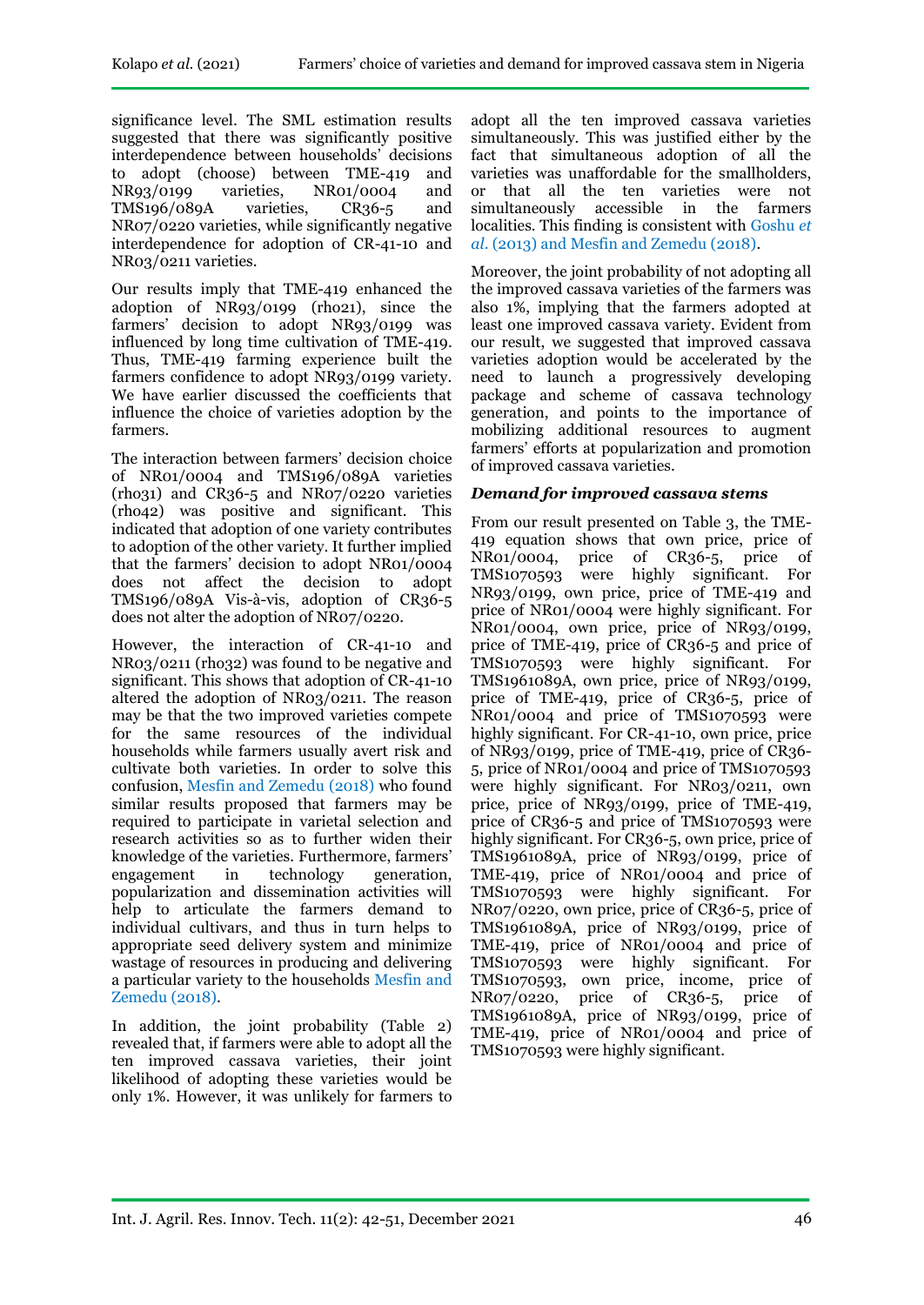| <b>Variables</b>                     | Improved cassava varieties |                     |                        |                         |                              |                     |                        |                     |                     |                        |
|--------------------------------------|----------------------------|---------------------|------------------------|-------------------------|------------------------------|---------------------|------------------------|---------------------|---------------------|------------------------|
|                                      | <b>TME-419</b>             | NR93/0199           | NR01/0004              | <b>TMS196/089A</b>      | $CR - 41 - 10$               | NR03/0211           | $CR36-5$               | NR07/0220           | TMS1070593          | TMS105539              |
| Age                                  | 0.0153243                  | 0.011486            | $-0.0104197$           | 0.0137913               | 0.021096                     | $-0.010084$         | $-0.00184$             | $-0.00083$          | 0.0047052           | 0.000037               |
|                                      | $(0.054)$ ***              | (0.137)             | (0.213)                | (0.169)                 | (0.192)                      | (0.375)             | (0.813)                | (0.928)             | (0.602)             | (0.984)                |
| Gender                               | $-0.163715$                | $-0.28719$          | 0.4163494              | $-0.274737$             | $-0.174052$                  | 0.19042             | $-0.23256$             | 0.82459             | $-0.0097086$        | $-0.44620$             |
|                                      | (0.677)                    | (0.451)             | (0.3156)               | (0.518)                 | (0.767)                      | (0.734)             | (0.543)                | (0.105)             | (0.982)             | (0.615)                |
| Education                            | 1.330755                   | $-1.168047$         | $-0.7521578$           | $-0.2708899$            | $-0.44385$                   | 0.841721            | 0.529711               | $-0.30190$          | $-0.1090115$        | $-0.134990$            |
|                                      | $(0.003)^{*}$              | (0.003)             | (0.068)                | (0.530)                 | (0.476)                      | (0.223)             | (0.239)                | (0.478)             | (0.800)             | (0.132)                |
| <b>Marital</b> status                | $-0.033542$                | 0.016923            | $-0.0556185$           | $-0.0150054$            | 0.096019                     | 0.0621423           | $-0.00088$             | 0.075401            | 0.0144027           | $-0.001591$            |
|                                      | (0.268)                    | (0.571)             | (0.090)                | (0.648)                 | $(0.040)$ **                 | (0.115)             | (0.978)                | $(0.020)$ **        | (0.663)             | (0.958)                |
| Association                          | 0.005328                   | 0.311538            | 0.5103292              | 0.0480714               | 0.292729                     | $-0.033655$         | 0.024292               | 0.107347            | 0.0133074           | 0.456229               |
| membership                           | (0.964)                    | (0.012)             | (0.000)                | (0.714)                 | $(0.067)$ ***                | (0.833)             | $(0.036)$ **           | (0.396)             | (0.916)             | (0.001)                |
| <b>Household</b> size                | $-0.002314$<br>(0.665)     | 0.001262            | $-0.0060239$           | $-0.0291719$<br>(0.008) | $-0.03630$<br>$(0.044)^{**}$ | $-0.004747$         | $-0.00242$             | $-0.00342$          | $-0.0008244$        | $-0.003741$            |
| Farm size                            | 2.38e-06                   | (0.478)<br>2.09e-07 | (0.573)                |                         |                              | (0.743)<br>1.66e-06 | (0.711)                | (0.742)             | (0.756)             | (0.109)                |
|                                      | $(0.043)$ **               | (0.849)             | $-3.20e-06$<br>(0.041) | 9.04e-07<br>(0.474)     | $-5.32e-07$<br>(0.730)       | (0.210)             | $-6.57e-07$<br>(0.803) | 1.70e-07<br>(0.886) | 3.46e-06<br>(0.009) | $-1.97e-07$<br>(0.445) |
| <b>Years of farming</b>              | $-0.0001335$               | $-7.41e-06$         | $-0.0000517$           | 0.0000598               | 6.36e-05                     | 8.79e-05            | 3.10e-05               | $-0.000045$         | $-0.0001236$        | 8.67e-06               |
| experience                           | (0.117)                    | (0.930)             | (0.548)                | (0.521)                 | (0.638)                      | (0.473)             | (0.724)                | (0.634)             | (0.223)             | (0.656)                |
| Land ownership                       | $-2.64e-06$                | $-2.57e-07$         | 3.29e-06               | 11.19e-07               | 7.74e-07                     | $-1.57e-06$         | 1.30e-08               | $-1.17e-08$         | $-2.96e-06$         | $-1.52e-07$            |
|                                      | $(0.030)$ **               | (0.821)             | (0.038)                | (0.928)                 | (0.646)                      | (0.257)             | (0.944)                | (0.992)             | (0.027)             | (0.569)                |
| Awareness of                         | $-0.2731661$               | 0.845072            | $-0.4910686$           | $-0.188556$             | 0.686364                     | $-0.272374$         | $-0.06225$             | 0.657538            | 0.8587163           | 0.06000                |
| improved varieties                   | (0.326)                    | (0.003)             | (0.087)                | (0.548)                 | (0.131)                      | (0.493)             | (0.827)                | $(0.044)$ **        | (0.007)             | (0.828)                |
| Stem cost                            | 0.4405754                  | 0.10205             | 0.4249291              | $-0.0450318$            | 0.389211                     | $-0.078491$         | 0.46509                | 0.18009             | $-0.2117297$        | 0.64118                |
|                                      | (0.106)                    | (0.705)             | (0.556)                | (0.885)                 | (0.400)                      | (0.836)             | (0.104)                | (0.571)             | (0.482)             | $(0.020)$ **           |
| Availability of                      | 0.5762594                  | 1.175058            | 0.1040713              | 0.2668576               | 0.86160                      | 0.76559             | 0.174229               | 0.23507             | 0.7466937           | $-0.45377$             |
| improved stem                        | $(0.034)$ **               | (0.000)             | (0.125)                | (0.397)                 | $(0.074)$ ***                | $(0.068)$ ***       | (0.597)                | (0.454)             | (0.015)             | $(0.091)$ ***          |
| cuttings                             |                            |                     |                        |                         |                              |                     |                        |                     |                     |                        |
| <b>Risk aversion</b>                 | 0.0096669                  | 0.089626            | 0.0729902              | 0.0369164               | 0.027302                     | 0.42615             | 0.12512                | $-0.047304$         | $-0.0182294$        | 0.08382                |
|                                      | (0.763)                    | (0.017)             | (0.027)                | (0.302)                 | (0.532)                      | (0.290)             | $(0.001)^{*}$          | (0.256)             | (0.603)             | $(0.015)$ **           |
| Access to extension                  | $-0.2860339$               | $-0.409916$         | $-0.0896623$           | $-0.1637807$            | 0.45261                      | 0.42446             | 0.15202                | 0.167325            | 0.2197941           | $-0.03655$             |
| services                             | (0.334)                    | (0.165)             | (0.771)                | (0.629)                 | (0.307)                      | (0.290)             | (0.619)                | (0.605)             | (0.494)             | (0.902)                |
| Access to land                       | $-0.010971$                | 0.003555            | 0.0042423              | $-0.0412454$            | $-0.01292$                   | 0.009173            | 0.016445               | $-0.11029$          | 0.0007101           | $-0.01677$             |
| resources<br>Predicted probability   | (0.387)                    | (0.794)             | (0.776)                | (0.073)                 | (0.657)                      | (0.594)             | (0.221)                | (0.484)             | (0.962)             | (0.241)<br>0.28        |
| rho <sub>21</sub>                    | 0.75<br>$0.014927***$      | 0.29                | 0.24                   | 0.32                    | 0.21                         | 0.26                | 0.25                   | 0.33                | 0.22                |                        |
| rho <sub>31</sub>                    | $0.040342**$               |                     |                        |                         |                              |                     |                        |                     |                     |                        |
| rho32                                | $-0.006061*$               |                     |                        |                         |                              |                     |                        |                     |                     |                        |
| rho41                                | 0.0008914                  |                     |                        |                         |                              |                     |                        |                     |                     |                        |
| rho42                                | $0.063972**$               |                     |                        |                         |                              |                     |                        |                     |                     |                        |
| Joint probability of success<br>0.01 |                            |                     |                        |                         |                              |                     |                        |                     |                     |                        |
| Joint probability of failure<br>0.01 |                            |                     |                        |                         |                              |                     |                        |                     |                     |                        |
| Probability (LR stat)                | 52.37                      |                     |                        |                         |                              |                     |                        |                     |                     |                        |
| Prob >chi <sup>2</sup>               | $0.0001*$                  |                     |                        |                         |                              |                     |                        |                     |                     |                        |
| Wald chi <sup>2</sup>                | 0.1294                     |                     |                        |                         |                              |                     |                        |                     |                     |                        |
|                                      |                            |                     |                        |                         |                              |                     |                        |                     |                     |                        |

Table 2. Multivariate probit determinants of adoption of ten popular improved cassava varieties.

*Note: \*, \*\* and \*\*\* represent 10%, 5% and 1% levels of significant, respectively.*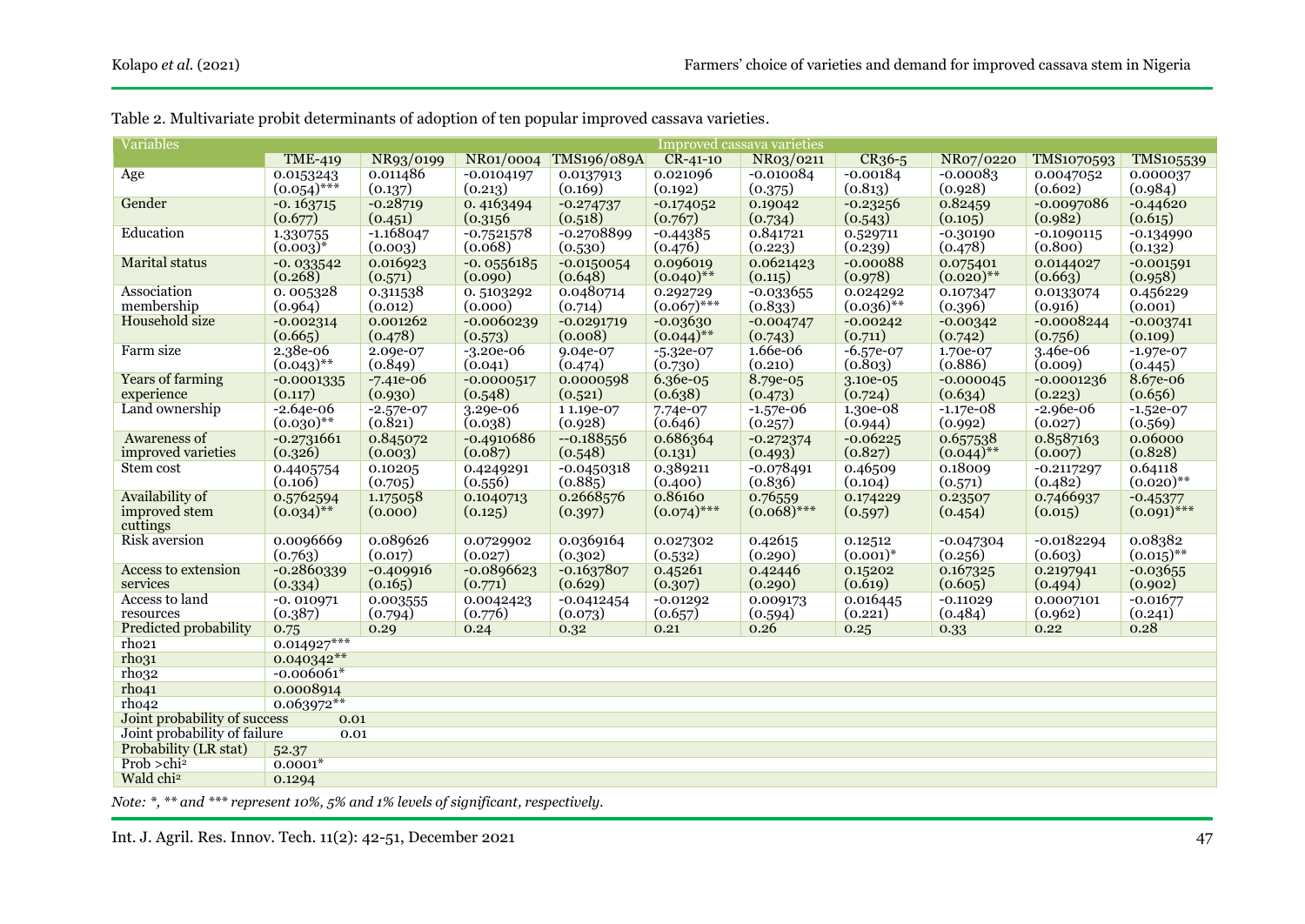| Total expenditure of improved cassava stems<br>Determinants |                              |                            |                             |                               |                            |                             |                              |                             |                             |
|-------------------------------------------------------------|------------------------------|----------------------------|-----------------------------|-------------------------------|----------------------------|-----------------------------|------------------------------|-----------------------------|-----------------------------|
|                                                             | <b>TME-419</b>               | NR93/0199                  | NR01/0004                   | TMS1961089A                   | $CR-41-10$                 | NR03/0211                   | CR <sub>36</sub> -5          | NR07/0220                   | TMS1070593                  |
| Price of TME-419                                            | 0.0153243<br>$(0.054)$ ***   |                            |                             |                               |                            |                             |                              |                             |                             |
| Price of NR93/0199                                          | $-0.163715$<br>(0.677)       | $-0.28719$<br>$(0.451)$ ** |                             |                               |                            |                             |                              |                             |                             |
| Price of NR01/0004                                          | $-1.330755$<br>$(0.003)^{*}$ | $-1.168047$<br>(0.003)     | $-0.7521578$<br>$(0.068)^*$ |                               |                            |                             |                              |                             |                             |
| Price of TMS1961089A                                        | $-0.033542$<br>(0.268)       | 0.016923<br>(0.571)        | $-0.0556185$<br>(0.090)     | $-0.0150054$<br>$(0.648)$ *** |                            |                             |                              |                             |                             |
| Price of CR-41-10                                           | 0.005328<br>(0.964)          | 0.311538<br>(0.012)        | 0.5103292<br>(0.000)        | 0.0480714<br>(0.714)          | 0.292729<br>$(0.067)$ ***  |                             |                              |                             |                             |
| Price of NR03/0211                                          | $-0.002314$<br>(0.665)       | 0.001262<br>(0.478)        | $-0.0060239$<br>(0.573)     | $-0.0291719$<br>(0.008)       | $-0.03630$<br>$(0.044)$ ** | $-0.004747$<br>$(0.743)$ ** |                              |                             |                             |
| Price of CR36-5                                             | 2.38e-06<br>$(0.043)$ **     | 2.09e-07<br>(0.849)        | $-3.20e-06$<br>(0.041)      | 9.04e-07<br>(0.474)           | $-5.32e-07$<br>(0.730)     | 1.66e-06<br>(0.210)         | $-6.57e-07$<br>$(0.803)^{*}$ |                             |                             |
| Price of NR07/0220                                          | $-0.0001335$<br>(0.117)      | $-7.41e-06$<br>(0.930)     | $-0.0000517$<br>(0.548)     | 0.0000598<br>(0.521)          | 6.36e-05<br>(0.638)        | 8.79e-05<br>(0.473)         | 3.10e-05<br>(0.724)          | $-0.00004$<br>$(0.634)^{*}$ |                             |
| Price of TMS1070593                                         | $-2.64e-06$<br>$(0.030)$ **  | $-2.57e-07$<br>(0.821)     | $3.29e-06$<br>(0.038)       | 11.19e-07<br>(0.928)          | 7.74e-07<br>(0.646)        | $-1.57e-06$<br>(0.257)      | 1.30e-08<br>(0.944)          | $-1.17e-08$<br>(0.992)      | $-2.96e-06$<br>$(0.027)$ ** |
| Income                                                      | $-0.2731661$<br>(0.326)      | 0.845072<br>(0.003)        | $-0.4910686$<br>(0.087)     | $-0.188556$<br>(0.548)        | 0.686364<br>(0.131)        | $-0.272374$<br>(0.493)      | $-0.06225$<br>(0.827)        | 0.657538<br>$(0.044)$ **    | 0.8587163<br>(0.007)        |
| Inverse Mill's ratio ()                                     | 0.4405754<br>(0.106)         | 0.10205<br>(0.705)         | 0.4249291<br>(0.556)        | $-0.0450318$<br>(0.885)       | 0.389211<br>(0.400)        | $-0.078491$<br>(0.836)      | 0.46509<br>(0.104)           | 0.18009<br>(0.571)          | $-0.2117297$<br>(0.482)     |
| Constant                                                    | 0.5762594<br>$(0.034)$ **    | 1.175058<br>(0.000)        | 0.1040713<br>(0.125)        | 0.2668576<br>(0.397)          | 0.86160<br>$(0.074)$ ***   | 0.76559<br>$(0.068)$ ***    | 0.174229<br>(0.597)          | 0.23507<br>(0.454)          | 0.7466937<br>(0.015)        |
| Probability (LR stat)                                       | 75.44                        |                            |                             |                               |                            |                             |                              |                             |                             |
| Prob > chi2                                                 | $0.0001*$                    |                            |                             |                               |                            |                             |                              |                             |                             |
| McFadden R-squared                                          | 0.1294                       |                            |                             |                               |                            |                             |                              |                             |                             |

Table 3. Seemingly Unrelated Regression (SUR) results of Almost-Ideal Stem Demand System.

*Note: \*, \*\* and \*\*\* represent 10%, 5% and 1% levels of significant, respectively.*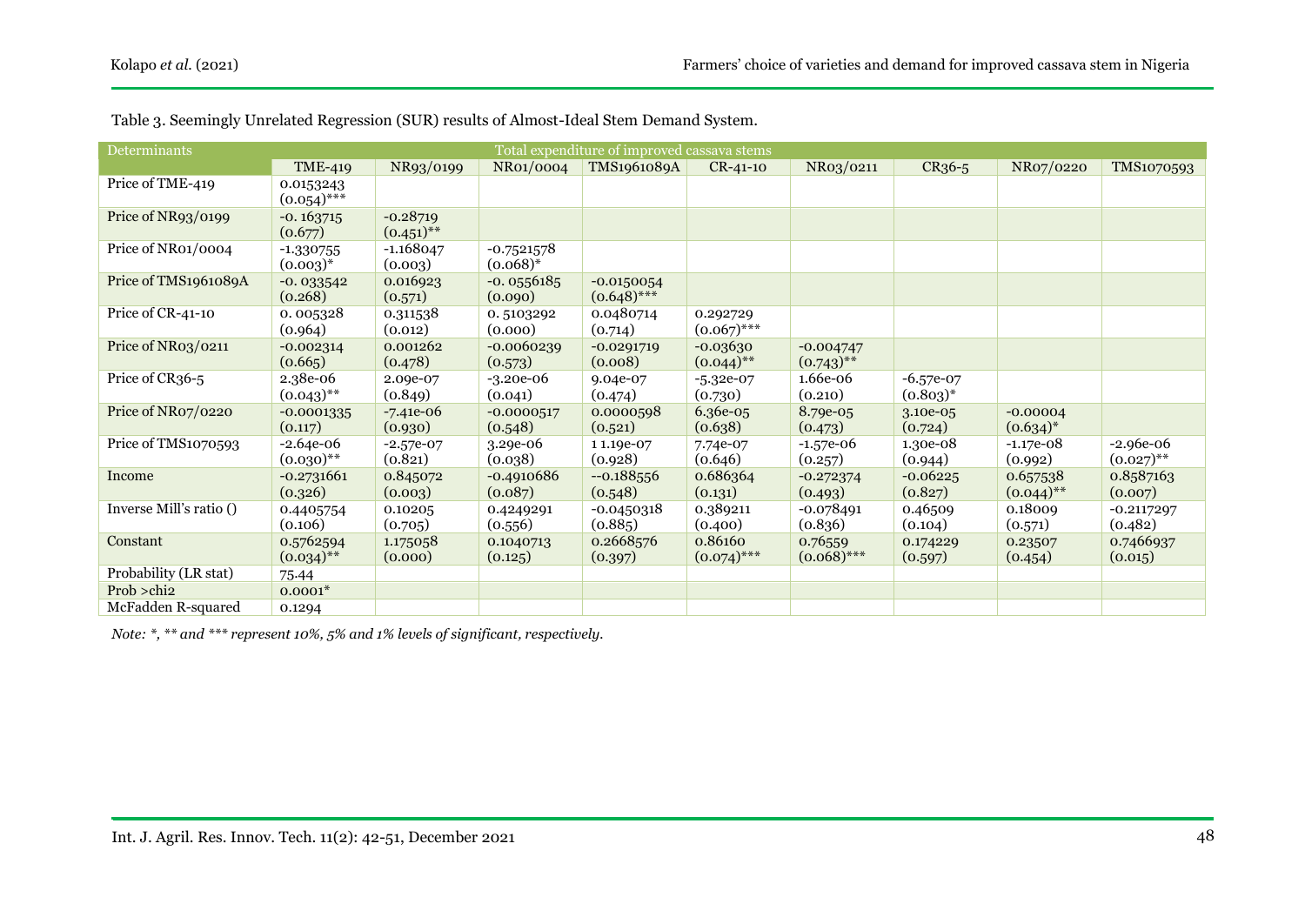|                               | <b>TME-419</b> | NR93/0199 | NRo1/0004 | TMS1961089 | $CR - 41 - 10$ | NR03/0211 | CR <sub>36</sub> -5 | NR07/0220 | TMS1070593 | TMS105539 |
|-------------------------------|----------------|-----------|-----------|------------|----------------|-----------|---------------------|-----------|------------|-----------|
|                               |                |           |           | A          |                |           |                     |           |            |           |
| <b>TME-419</b>                | $-5.64$        | 0.09      | 0.94      | 0.27       | 0.84           | 0.45      | 0.85                | 0.06      | 0.48       | 0.38      |
| NR93/0199                     | 0.04           | $-4.71$   | 0.95      | 0.65       | 0.71           | 0.47      | 0.12                | 0.04      | 0.08       | 0.27      |
| NR01/0004                     | 0.04           | 0.38      | $-1.11$   | 0.94       | 0.49           | 0.83      | 0.38                | 0.94      | 1.39       | 0.36      |
| TMS1961089A                   | 0.41           | 0.02      | 1.04      | $-2.61$    | 0.03           | 0.27      | 0.31                | 0.22      | 0.29       | 0.29      |
| $CR-41-10$                    | 0.36           | 0.37      | 0.48      | 3.16       | $-1.82$        | 0.39      | 0.37                | 0.48      | 0.84       | 0.32      |
| NR03/0211                     | 0.47           | 0.94      | 0.73      | 0.62       | 0.75           | $-1.93$   | 0.61                | 0.74      | 0.78       | 2.38      |
| CR <sub>36</sub> -5           | 0.85           | 0.44      | 0.85      | 0.54       | 0.36           | 0.64      | $-1.63$             | 0.27      | 0.33       | 0.32      |
| NR07/0220                     | 0.04           | 0.47      | 0.51      | 0.81       | 0.71           | 0.19      | 0.29                | $-1.37$   | 0.81       | 0.43      |
| TMS1070593                    | 0.87           | 0.39      | 0.84      | 0.21       | 0.39           | 0.48      | 0.92                | 0.84      | $-1.42$    | 0.73      |
| TMS105539                     | 0.35           | 0.29      | 0.51      | 0.78       | 0.82           | 0.71      | 0.28                | 0.29      | 0.19       | $-1.38$   |
| Compensated elasticity demand |                |           |           |            |                |           |                     |           |            |           |
| <b>TME-419</b>                | $-4.25$        | 1.93      | 0.32      | 1.38       | 1.21           | 0.29      | 0.38                | 3.19      | 2.16       | 1.29      |
| NR93/0199                     | 3.25           | $-3.93$   | 1.27      | 2.46       | 2.22           | 1.23      | 1.83                | 3.17      | 2.17       | 2.14      |
| NR01/0004                     | 2.32           | 3.21      | $-2.16$   | 2.18       | 1.98           | 3.19      | 2.17                | 1.29      | 1.89       | 3.11      |
| TMS1961089A                   | 3.44           | 3.91      | 1.22      | $-1.28$    | 3.22           | 2.13      | 4.17                | 1.11      | 1.56       | 2.17      |
| $CR - 41 - 10$                | 4.42           | 0.29      | 0.32      | 0.31       | $-4.11$        | 1.28      | 2.11                | 2.19      | 1.32       | 4.18      |
| NR03/0211                     | 1.79           | 1.32      | 1.99      | 0.49       | 2.19           | $-1.31$   | 1.45                | 4.11      | 1.09       | 4.28      |
| CR <sub>36</sub> -5           | 1.75           | 3.11      | 2.18      | 4.31       | 3.10           | 0.32      | $-1.27$             | 5.27      | 1.29       | 1.27      |
| NR07/0220                     | 1.77           | 2.39      | 2.33      | 3.23       | 1.26           | 2.38      | 6.28                | $-4.23$   | 1.67       | 2.66      |
| TMS1070593                    | 2.18           | 2.93      | 2.49      | 3.29       | 2.18           | 2.19      | 3.19                | 2.23      | $-5.21$    | 2.11      |
| TMS105539                     | 2.22           | 1.92      | 2.11      | 2.22       | 1.89           | 1.92      | 2.14                | 2.17      | 1.29       | $-1.28$   |
| Expenditure<br>elasticity     | 1.29           | 1.39      | 0.23      | 3.48       | 2.19           | 3.28      | 3.76                | 0.22      | 6.25       | 1.99      |

Table 4. Own, cross and income elasticity for improved cassava stems.

*Bold values are own and cross price elasticity.*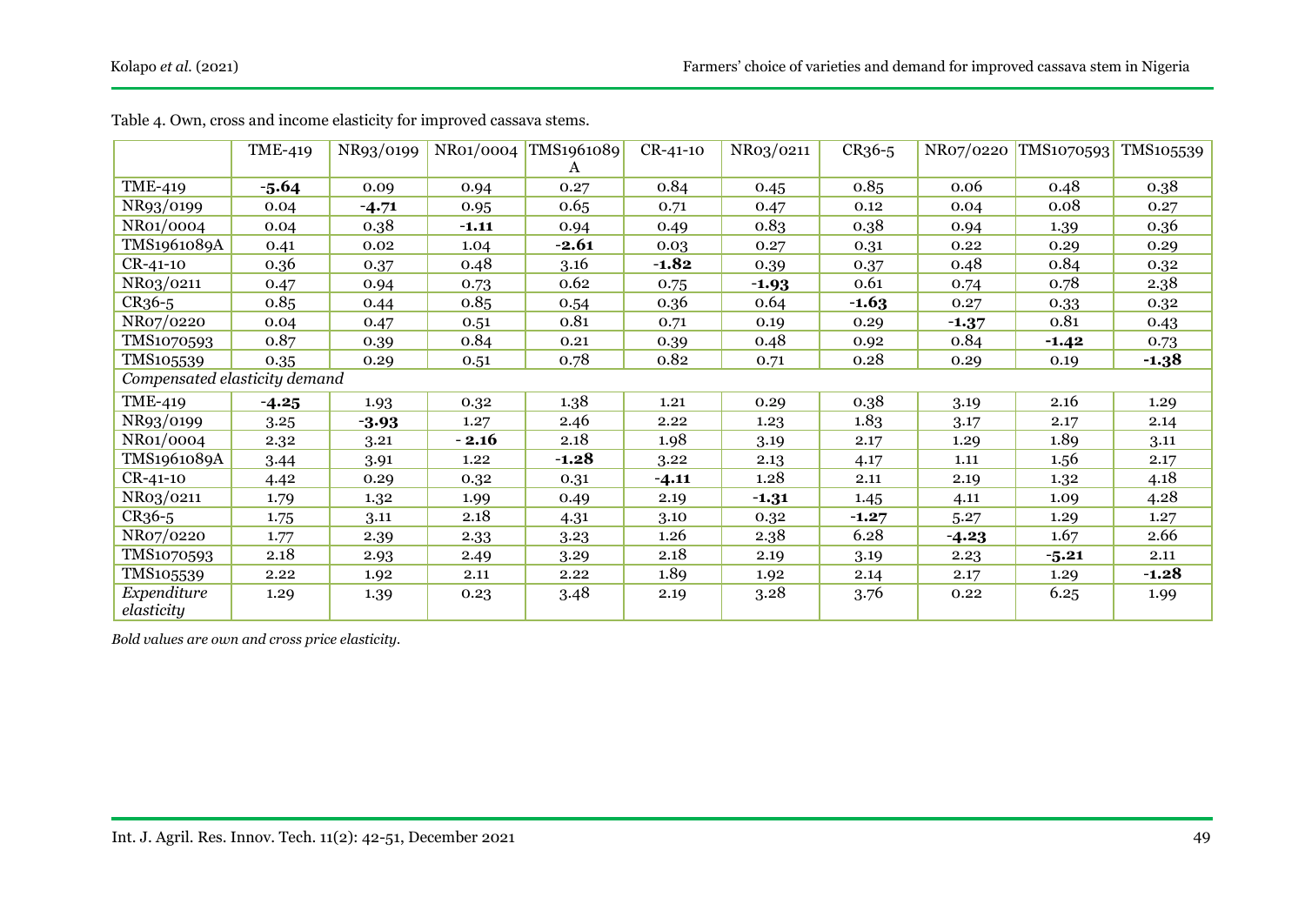# *Estimation of Marshallian, Hicksian elasticities and income elasticities*

We presented the estimates of the Marshallian<br>and Hicksian own-price elasticity and Hicksian own-price elasticity and expenditure elasticity in Table 4. Consistent with the economic theory, our result shows that the own-price elasticities were negative with relatively high elasticity. It was shown that the improved cassava varieties had high price elasticites. From Table 4, TME-419 had the highest own-price (5.64 and 4.25) elasticity in the Mashallian and Hicksian elasticity, respectively. This is followed by NR93/0199 with own-price elasticity of 4.71 and 3.93 in the Masshallian and Hicksian elasticity, respectively. TMS1070593 had own-price elasticity (1.42 and 5.21) in the Mashallian and Hicksian elasticity, respectively. This is followed by NR07/0220 with own-price elasticitiy's of 1.37 and 4.23 in the Mashallian and Hicksian elasticity, respectively. CR-41-10 had own-price elasticity's (1.82 and 4.11) in the Mashallian and Hicksian elasticity. TMS1961089A had own-price elasticity (2.61 and 1.28) in the Mashallian and Hicksian elasticity. This is followed by NR01/0004 with own-price elasticity of 1.11 and 2.16 in the Mashallian and Hicksian elasticity, respectively. NR03/0211 had own-price elasticity (1.93 and 1.31) in the Mashallian and Hicksian elasticity. This is followed by CR36-5 with own-price elasticity of 1.63 and 1.27 in the Mashallian and Hicksian elasticity, respectively. We observed the lowest own-price elasticity in TMS105539 (1.38 and 1.28) in the Mashallian and Hicksian elasticity, respectively.

We observed that the price elasticity of demand for marketed stem of the improved cassava varieties were relatively high. This improved cassava stems are usually distributed by agrodealers, farmers cooperatives and research institutes like IITA. The high price elasticity observed might be because the smallholder farmers regarded the marketed improved cassava stem varieties to be expensive. Moreover, farmers opt for other stem cuttings sources that are not market-based such as stem recycling which sometimes loose its productivity value with time.

Regarding the cross-price elasticity, our results revealed that all the improved cassava varieties have substitute relationship. TME-419 had had more than a unitary substitutive relation with all varieties in the Marshallian and Hicksian demand elasticity. Likewise, other improved varieties, NR93/0199 showed more than unitary substitutive relationship with the other improved varieties. Thus, it implied that the improved varieties were highly substitutable with each other.

However, for farmers to substitute their improved cultivar more times there is a need for the promotion of activities that will accelerate dissemination of these improved varieties. The elastic demand findings from our results are also consistent with the results of Legume demand analysis in Malawi (Hennry e*t al.*, 2012) and rice seed demand in Ethiopia (Mesfin and Zemedu, 2018).

The expenditure elasticity presented in Table 4 revealed that all varieties were unitarily elastic. The positive income elasticity indicated that as income increased, the expenditure for improved cassava varieties also increased with the same style. This income elasticity showed almost near to unitary style. Thus, the improved cassava stems are considered at the critical point to necessity and luxury for the smallholder cassava farmers. For the past years, cassava cultivation increased tremendously in Nigeria and the output market for cassava tubers fetched good prices for the farmers.

In this study, we established that small proportional changes in own-prices if the improved cassava varieties led to greater unitary changes in their purchases. Thus, our result implies that farmers were price and income sensitive. This implies that any intervention program targeted at improving farmers stem cuttings purchases must take into consideration, efforts to increase farmers' purchasing power. One sure way to achieve this is to subsidize the stem inputs and ensure that the varietal choices of the farmers were delivered to them.

# **Conclusions**

In this study, we assessed the nature of the demand for improved cassava stems in Nigeria. We examined the determinants of the choice decisions of the farmers for improved cassava varieties. We analyzed the responsiveness of improved cassava stem demand to changes in own, cross and income elasticity. From our study; Age of the household's head, education level of the household head, marital status, membership in farmers association, household size, farm size, land ownership status, awareness, risk aversiveness and stem cost influenced farmer's choices and decision to adopting improved cassava varieties. Although stem cost negatively affected the adoption of improved cassava varieties. In order to increased and accelerate adoption of these improved cassava varieties, we therefore suggested that there should be massive promotion and dissemination of the recently released varieties together with complementary agronomic practices simultaneously which would incentivize the farmers. Furthermore, intervention program inform of subsidy should